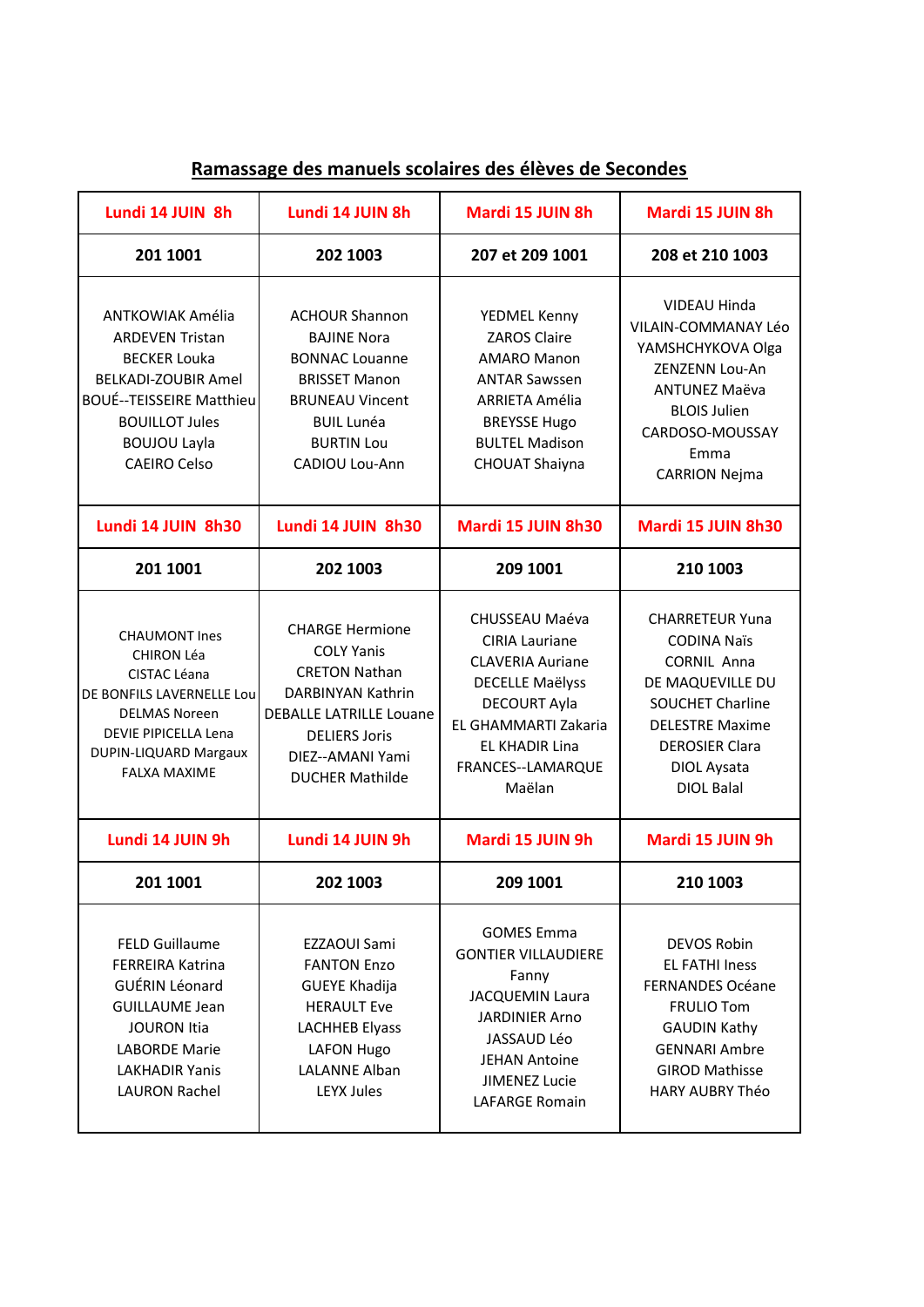| Lundi 14 JUIN 9h30                                                                                                                                                                                                | Lundi 14 JUIN 9h30                                                                                                                                                                            | Mardi 15 JUIN 9h30                                                                                                                                                                                    | Mardi 15 JUIN 9h30                                                                                                                                                                                                                                                |
|-------------------------------------------------------------------------------------------------------------------------------------------------------------------------------------------------------------------|-----------------------------------------------------------------------------------------------------------------------------------------------------------------------------------------------|-------------------------------------------------------------------------------------------------------------------------------------------------------------------------------------------------------|-------------------------------------------------------------------------------------------------------------------------------------------------------------------------------------------------------------------------------------------------------------------|
| 201 1001                                                                                                                                                                                                          | 202 1003                                                                                                                                                                                      | 209 1001                                                                                                                                                                                              | 210 1003                                                                                                                                                                                                                                                          |
| <b>MAUREY</b> Élise<br>PETIT Geoffrey<br>PIT Mia<br><b>POIRIER Sara</b><br><b>PONS Maxime</b><br>SLOÏM-DAFONTE Carla<br><b>TOULLEC Ewen</b><br>TRABUT-CUSSAC Candice                                              | <b>MARION Pierre</b><br><b>MASSON Baptiste</b><br>MERLOT--FILLON<br>Maxence<br>NGANONGO Krystina<br>PARCABE Kieran<br>PELAGE Loan<br>QUINTANA Kenza<br>RAVON Dylan                            | LAROCHE Alan<br><b>MELAB Manel</b><br>MOUCHET Maël<br><b>NOUARI Amir</b><br>PAILLER--PLAIT Victor<br>RAKOTOTIANA Gaécia<br>SAÏD Yolann<br>SARRAUD Julie                                               | <b>HISHAM</b><br>MOHAMEDELHASSAN<br>Yassin<br><b>JULIEN Mathéo</b><br><b>LAGUNA Nicolas</b><br><b>LAURENT Killian</b><br><b>MARTIAL Jean-Lou</b><br><b>MENU Noah</b><br><b>MOINE Bastien</b><br><b>MOUNEU Daniel</b><br>PRIETO Y COSIO--<br><b>BERNARD Andréa</b> |
| Lundi 14 JUIN 10h                                                                                                                                                                                                 | Lundi 14 JUIN 10h                                                                                                                                                                             | Mardi 15 JUIN 10h                                                                                                                                                                                     | Mardi 15 JUIN 10h                                                                                                                                                                                                                                                 |
| 201 et 203 1001                                                                                                                                                                                                   | 202 et 204 1003                                                                                                                                                                               | 209 et 211 1001                                                                                                                                                                                       | 210 et 212 1003                                                                                                                                                                                                                                                   |
| <b>VOINIER-LEMAIRE Julien</b><br><b>ZOUBIR Bilal</b><br>ABDELLI Mehdi<br><b>AIDOUD Louiza</b><br><b>ALLEZY Clara</b><br><b>BARRY Mamadou Aliou</b><br>BENDIYAN--MIRANDA<br>Maxim<br><b>BERTHOLD Mélissa</b>       | <b>STUPIEN Arthur</b><br>AITTGHOUTE El Mehdi<br><b>ARAGON Yanis</b><br><b>ASILDAS Canan</b><br><b>BAJINE Hinde</b><br><b>BONVEL Noah</b><br><b>BOUTELDJA Chaïnez</b><br><b>BRANGE Camille</b> | TSIAMBANILAHY Najaina<br><b>TURKMEN Emre</b><br><b>AYYILDIZ Kemal</b><br><b>BABOT Maxime</b><br><b>BAYOL Marion</b><br><b>BLOCK Charlotte</b><br><b>BUNEL--LEGENDRE Lou</b><br><b>CANDEAU Gaspard</b> | RIMBOEUF--PORTE Oona<br>SARDELUC Camille<br><b>VIGUIER Tom</b><br>AHMED BLAHA Imran<br><b>ARQUEY Rachel</b><br><b>AUZANNEAU Manon</b><br><b>BAUS--BRETHOUS Ana</b><br><b>BENEY Kilian</b>                                                                         |
| <b>Lundi 14 JUIN 10h30</b>                                                                                                                                                                                        | Lundi 14 JUIN 10h30                                                                                                                                                                           | <b>Mardi 15 JUIN 10h30</b>                                                                                                                                                                            | Mardi 15 JUIN 10h30                                                                                                                                                                                                                                               |
| 203 1001                                                                                                                                                                                                          | 204 1003                                                                                                                                                                                      | 211 1001                                                                                                                                                                                              | 212 1003                                                                                                                                                                                                                                                          |
| BIWANDU--GARIMBAY<br>Samuel<br><b>BLANCHON Samori</b><br><b>BOUDJEMA Sabrina</b><br><b>CHICCOLI Clara</b><br><b>CHUKS Maria Belen</b><br><b>COLLIN DUBUC Lucia</b><br><b>COLLOMB Célia</b><br><b>COMBY Renaud</b> | <b>BURBAN Samuel</b><br><b>CALLEDE Tanguy</b><br><b>CASTAING Eva</b><br>CHAMAYOU Linda<br><b>CHAMBRES Margot</b><br>CHTIOUI Adam<br>DA COSTA Carla<br>DAUNAS Mattéo                           | CHANTEUR-ZAJAC<br>Cannelle<br><b>CRESPIN Aurélien</b><br>CZAJKOWSKI Jade<br><b>DEMPTOS Paco</b><br><b>DERENCHY Rémi</b><br><b>DEYCARD Louane</b><br>DIOP Abdoul Kader<br>DJAIDRI Keïna                | <b>BESNIER Lina</b><br><b>CARRIERE Louève</b><br><b>CAVADORE Lucy</b><br><b>CORMEL Allan</b><br><b>COTTEVERTE Tony</b><br><b>DESPRATS Mathilde</b><br><b>ESCOUTELOUP Sarah</b><br><b>EXTRAIT Camille</b>                                                          |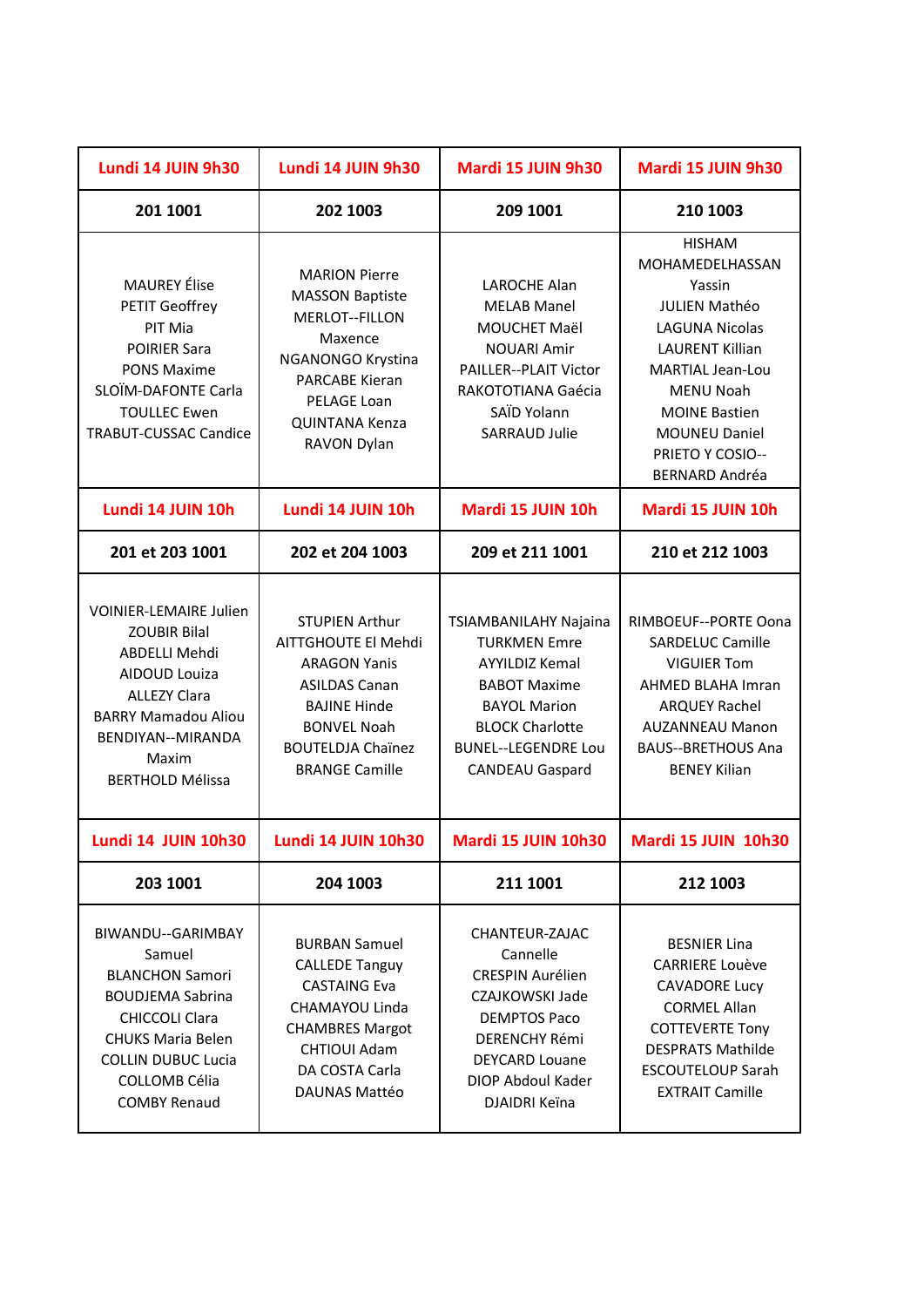| Lundi 14 JUIN 11h                                                                                                                                                                                                                         | Lundi 14 JUIN 11h                                                                                                                                                                                              | Mardi 15 JUIN 11h                                                                                                                                                                      | Mardi 15 JUIN 11h                                                                                                                                                                                               |
|-------------------------------------------------------------------------------------------------------------------------------------------------------------------------------------------------------------------------------------------|----------------------------------------------------------------------------------------------------------------------------------------------------------------------------------------------------------------|----------------------------------------------------------------------------------------------------------------------------------------------------------------------------------------|-----------------------------------------------------------------------------------------------------------------------------------------------------------------------------------------------------------------|
| 203 1001                                                                                                                                                                                                                                  | 204 1003                                                                                                                                                                                                       | 211 1001                                                                                                                                                                               | 212 1003                                                                                                                                                                                                        |
| <b>CORBIERE Jeanne</b><br><b>COURREGES Alexandre</b><br><b>COX-BODET Lily</b><br><b>ESTEVES Nuno</b><br><b>FEDDIOUI Nabil</b><br><b>FERNANDES LEAL DO</b><br><b>ESPIRITO SANTO Edson</b><br><b>FLAMAND Louis</b><br><b>GNIAKOURI Dago</b> | DE JESUS Lisa<br><b>ESCOLA-RICCI Enzo</b><br>FAZEMBAT--TREMOUILLES<br>Valentin<br><b>FERNANDES Adrien</b><br><b>HITCHINGS Nelson</b><br><b>IBRAHIM Denise</b><br>KINTSALIMALI Elouo<br>LASSOU Samuel           | <b>DOUDEAU Enzo</b><br>FILATREAU--FEIGNE Kyara<br><b>FOURNIER Léa</b><br><b>GASPARD Hugo</b><br><b>GEFFROY Eloïse</b><br><b>GUYOT Ilona</b><br>GÜLER Azra<br><b>HARARI Lucas</b>       | <b>FONTICH Thibault</b><br>HAMDANE-OLIVIERO Paul<br><b>ISIK Mervan</b><br><b>ISIK Yasin</b><br><b>JAOUHARI Adam</b><br>LAGARONNE Clémentine<br>MIRANDA Teylan<br><b>MOULIA-COLLIN Charleen</b>                  |
| <b>Lundi 14 JUIN 11h30</b>                                                                                                                                                                                                                | <b>Lundi 14 JUIN 11h30</b>                                                                                                                                                                                     | <b>Mardi 15 JUIN 11h30</b>                                                                                                                                                             | <b>Mardi 15 JUIN 11h30</b>                                                                                                                                                                                      |
| 203 1001                                                                                                                                                                                                                                  | 204 1003                                                                                                                                                                                                       | 211 et 213 1001                                                                                                                                                                        | 212 1003                                                                                                                                                                                                        |
| <b>GOURGUES Lorette</b><br><b>HOCHET Louan</b><br><b>HUMPHREYS Lucas</b><br><b>IBOS Achille</b><br>KAMAL ELIDRISS Fahd<br>KAYSER--LACOURARIE<br>Léolia<br><b>KONAN Ahou Angela</b><br>PENELVA-FERNANDEZ<br>Luiza                          | <b>LUSSAC Amandine</b><br>MENDIOROZ Timothé<br>MINCHEVA Kornelia<br>PECHEUX Mélina<br>PERON Clémence<br><b>ROUBA Fatima</b><br><b>SABOT Mathis</b><br>SOARES Roméo                                             | <b>JAY-PALIN Romain</b><br><b>KONGO Jibril</b><br>LE HALPERE Clémentine<br><b>LUTINGA Marco</b><br><b>MILOT Emma</b><br><b>MOREL Elouan</b><br><b>MSAFER Cirine</b><br>POSPAI Kenza    | <b>NIDYOUSS Isam</b><br><b>OUAFI Riad</b><br><b>OUEDRAOGO Guillaume</b><br><b>OUHANI Dalèle Fatine</b><br>OZTURK Hêva<br>RENAULT--FABIEN Adèle<br><b>RODRIGUES Giovanny</b><br>SABATTÉ Yanis                    |
| Lundi 14 JUIN 13h                                                                                                                                                                                                                         | Lundi 14 JUIN 13h                                                                                                                                                                                              | Mardi 15 JUIN 13h                                                                                                                                                                      | Mardi 15 JUIN 13h                                                                                                                                                                                               |
| 203 et 205 1001                                                                                                                                                                                                                           | 204 et 206 1003                                                                                                                                                                                                | 211 et 213 1001                                                                                                                                                                        | 212 et 214 1003                                                                                                                                                                                                 |
| ROMAIN--SOULEILLE Olga<br>SAUDOU Léna<br><b>SAUTERAU Madeline</b><br><b>VAISSIERE Jeanne</b><br><b>AMELIN Jeanne</b><br><b>BAHALLAH Camelia</b><br><b>BAKHATTOU Yasmine</b><br><b>BARON BERNARD LE DAIN</b><br>Lilou                      | <b>STYNEN Ambre</b><br>SUTEAU-DELACOURT Lola<br><b>TECHENEY-MOLBERT</b><br>Margot<br><b>THOMAS Gabriel</b><br><b>ATIYE Emmanuella</b><br><b>BALFOURIER Paul</b><br><b>BARTHEL Léo</b><br><b>BERNARD Olivia</b> | RICHARD Carla<br>SIMON--DURAND Noah<br><b>VALÉE Marius</b><br>AIDI--SEMASSEL Kélya<br><b>BECHIRI Eva</b><br><b>BELKHEIR Jassim</b><br><b>BELLIA Ghislène</b><br><b>BEN MOUSSA Nour</b> | <b>SAINT-LAURENT Eva</b><br><b>SAS Alpay</b><br><b>VALLIERE Emma</b><br><b>AGUT Paul</b><br><b>ARDURAT Alexandre</b><br><b>BAROZZI Lucas</b><br><b>BAUDIN MEGNE Pierre-</b><br>Henry<br><b>BENCHABANE FARAH</b> |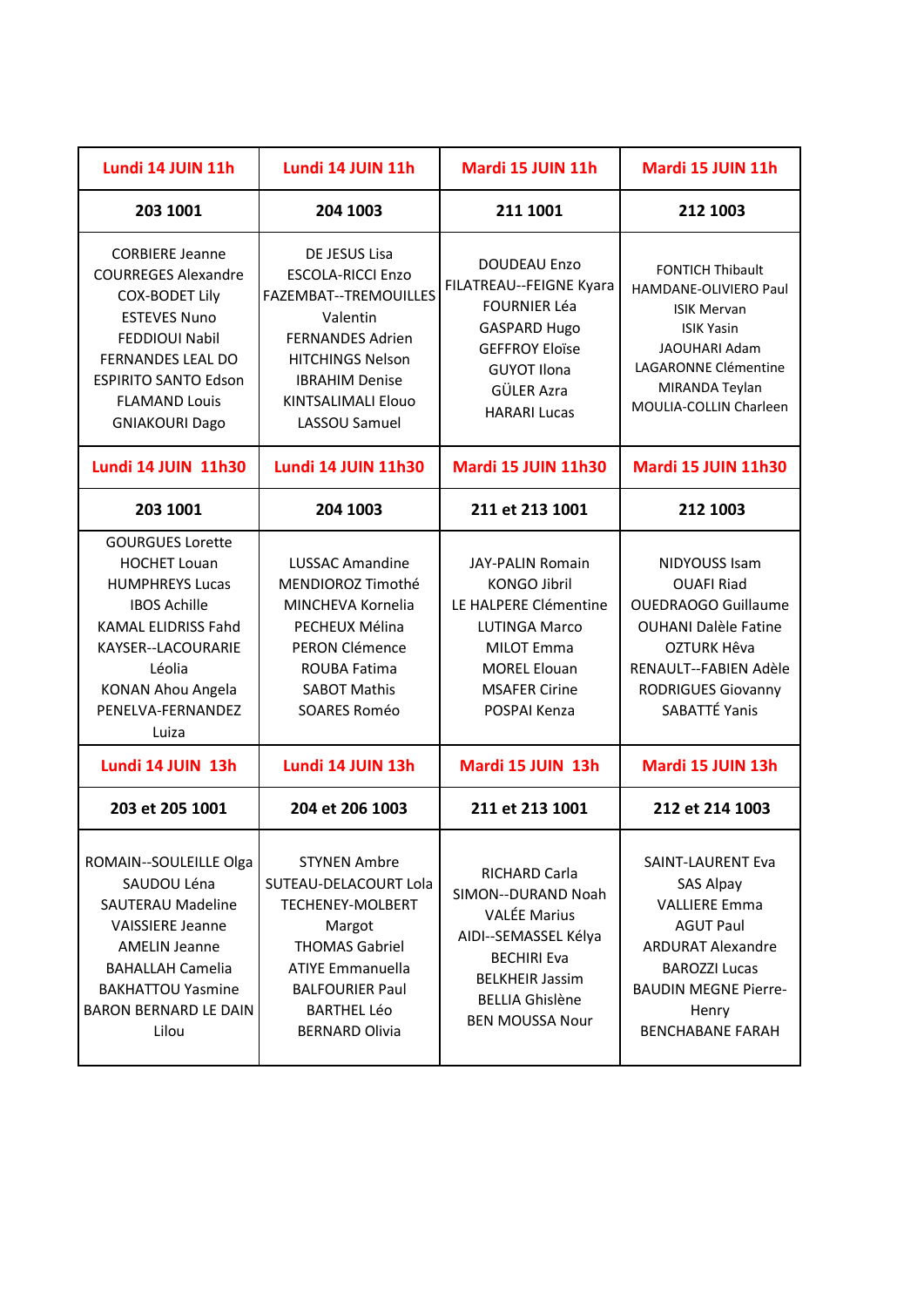| <b>Lundi 14 JUIN 13h30</b>                                                                                                                                                                                                    | <b>Lundi 14 JUIN 13h30</b>                                                                                                                                                                                 | <b>Mardi 15 JUIN 13h30</b>                                                                                                                                                                            | <b>Mardi 15 JUIN 13h30</b>                                                                                                                                                                                                               |
|-------------------------------------------------------------------------------------------------------------------------------------------------------------------------------------------------------------------------------|------------------------------------------------------------------------------------------------------------------------------------------------------------------------------------------------------------|-------------------------------------------------------------------------------------------------------------------------------------------------------------------------------------------------------|------------------------------------------------------------------------------------------------------------------------------------------------------------------------------------------------------------------------------------------|
| 205 1001                                                                                                                                                                                                                      | 206 1003                                                                                                                                                                                                   | 213 1001                                                                                                                                                                                              | 214 1003                                                                                                                                                                                                                                 |
| BEKHIRA--COUSSIN Clélie<br><b>BENDJEBARA CHAKOURY</b><br>Nejma<br><b>BENJELLOUN BRICHA Sami</b><br><b>BOOSS Wahib</b><br><b>BOUVIER Samuel</b><br><b>BURGERES Floriane</b><br><b>CHAMBON Adam</b><br><b>COURNIL Max</b>       | <b>BEYLOT Matthieu</b><br><b>BLANC--LABORDE Estée</b><br><b>BLEYZAC Karla</b><br><b>BOISSEAU Tallulah</b><br><b>BOUKHABZA Kaëlle</b><br><b>COSTE-BALGUERIE Zoé</b><br>DAHAMOU Fatima<br><b>DUMAS Marie</b> | <b>BEN YAROU Mannel</b><br><b>BENAZZA Ihmed</b><br><b>CHAOUKI Hania</b><br>DE LA MATA Samuel<br><b>DUFORT Candice</b><br>EL FARAOUNI Amal<br><b>EL MILES Elies</b><br><b>ER RAHHALI Nora</b>          | <b>BOULINGUY-</b><br>MALOUANGOU Christian<br><b>BOZKURT Dogus</b><br><b>BUHON Antonin</b><br><b>CHAUSSARD Alessandro</b><br><b>DAENINCKX Aude</b><br>DE AKPOUHAY SAIHY<br>Gersande<br>DENJEAN-LESBATS<br>Maialen<br><b>DUCHESNE Evan</b> |
| Lundi 14 JUIN 14h                                                                                                                                                                                                             | Lundi 14 JUIN 14h                                                                                                                                                                                          | Mardi 15 JUIN 14h                                                                                                                                                                                     | Mardi 15 JUIN 14h                                                                                                                                                                                                                        |
| 205 1001                                                                                                                                                                                                                      | 206 1003                                                                                                                                                                                                   | 213 1001                                                                                                                                                                                              | 214 1003                                                                                                                                                                                                                                 |
| <b>DOS SANTOS POMPEU</b><br>Mathis<br><b>FAURE--BRUNET Rosana</b><br><b>FOIX Jeanne</b><br><b>GALLOT Inès</b><br>GARAUD--SCHNEIDER<br>Léah<br><b>GILLET Floriane</b><br><b>GOGUEL Félicien</b><br>GOMEZ-MANGEONJEAN<br>Elouen | <b>DUMOULIN Margot</b><br><b>ERRARD Axel</b><br><b>FLAISSI Yanis</b><br><b>FOULLEY Alix</b><br><b>FRADIN Clarisse</b><br><b>GARCIA Marius</b><br><b>GOMEZ Lucas</b><br>HAIDOPOULO Hélias                   | <b>ESSABER Aya</b><br>ETTABAA Chadia<br><b>FALAISE-CARLTON Sam</b><br>GARCIA-DANJAUME<br>Mattéo<br><b>GAUDY-RAHIS Yanis</b><br><b>GOURSAT Damien</b><br><b>GUARATO Kévin</b><br><b>HOLLIER Arthur</b> | <b>DULON Lucie</b><br><b>DURAND Mathilde</b><br>EL YOUSSFI ENNAHACHI<br>Sara<br><b>GONZALEZ Marine</b><br><b>GUILLOT Raphaël</b><br><b>JAMIN Anna</b><br><b>LAHRACH Elyas</b><br>LAMBAUDIE Célia                                         |
| <b>Lundi 14 JUIN 14h30</b>                                                                                                                                                                                                    | <b>Lundi 14 JUIN 14h30</b>                                                                                                                                                                                 | <b>Mardi 15 JUIN 14h30</b>                                                                                                                                                                            | <b>Mardi 15 JUIN 14h30</b>                                                                                                                                                                                                               |
| 205 1001                                                                                                                                                                                                                      | 206 1003                                                                                                                                                                                                   | 213 1001                                                                                                                                                                                              | 214 1003                                                                                                                                                                                                                                 |
| <b>GRANDBOIS-LAPORTE</b><br>Lukas<br><b>GUERIN Isaac</b><br><b>HOSY Caroline</b><br><b>JAZIC Elsa</b><br><b>LAIRAT Blandine</b><br><b>LARRIVET Manon</b><br><b>PAYET Maxence</b><br>RAIMONDEAU Tristan                        | JAMET Lilou<br><b>KARABELA Esin</b><br>LAVIGNE Léo<br>LE GOFF Cantin<br>LEFIZELIER Angèle<br><b>LONCAR Baptiste</b><br><b>LOUSTAU Maxence</b><br>MOÏSE Liam                                                | <b>JOGUET Iris</b><br><b>KERROUD Shaïma</b><br>KÖSE Tülay<br><b>LAVANDIER Adam</b><br>LKHAOUA Lilia<br>LOTHER Joshua<br><b>MOHDIT Lamiae</b><br>MOULINIER--BARRAS<br>Lucile                           | <b>LEFEBVRE Corentin</b><br>MAJDAOUI RESSAE Omar<br><b>MATEO CHARAZAC Adèle</b><br><b>MOREL Nina</b><br>PERDOMO-COTTON Greta<br>PICCOLI Jade<br><b>PITRE Romain</b><br>SALINAS--MARTY Hugo                                               |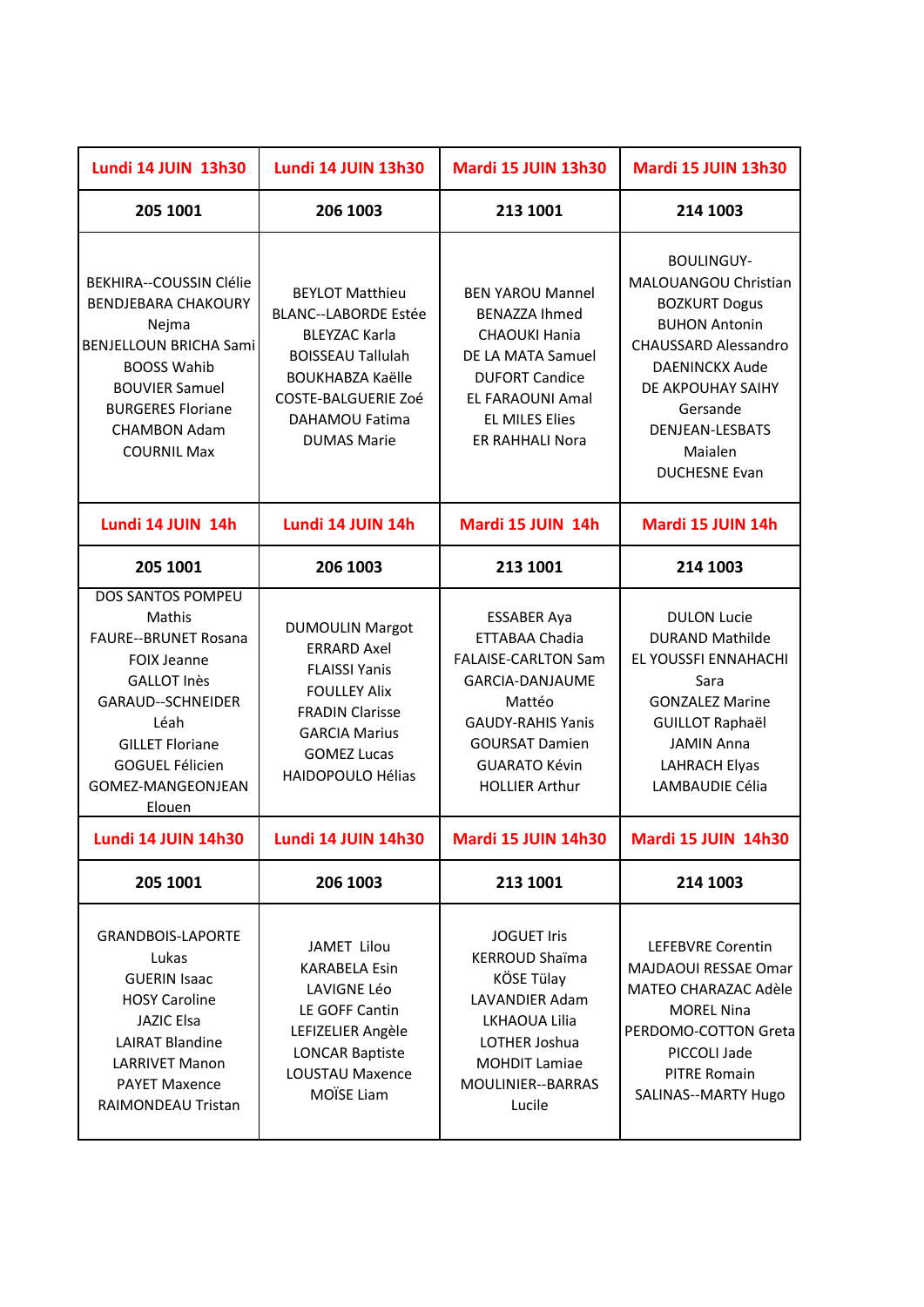| Lundi 14 JUIN 15h                                                                                                                                                                                            | Lundi 14 JUIN 15h                                                                                                                                                                          | Mardi 15 JUIN 15h                                                                                                                                                                                     | Mardi 15 JUIN 15h                                                                                                                                                                                                   |
|--------------------------------------------------------------------------------------------------------------------------------------------------------------------------------------------------------------|--------------------------------------------------------------------------------------------------------------------------------------------------------------------------------------------|-------------------------------------------------------------------------------------------------------------------------------------------------------------------------------------------------------|---------------------------------------------------------------------------------------------------------------------------------------------------------------------------------------------------------------------|
| 205 et 207 1001                                                                                                                                                                                              | 206 et 208 1003                                                                                                                                                                            | 213 et 215 1001                                                                                                                                                                                       | 214 et 216 1003                                                                                                                                                                                                     |
| RENOULLEAU Raphaël<br><b>RIMBERT Mila</b><br><b>TEIXEIRA DOS SANTOS</b><br><b>GEORGE Tédy</b><br>AIT ABBAS Bylal<br><b>AKPINAR Neslihan</b><br>ALARÇON Jeanne<br>ANDRON--DAUVERGNE<br>Evan                   | <b>MOREIRA Inès</b><br><b>NAVAS Roman</b><br>NICOLAS Louna<br><b>TERRANCLE Eléonore</b><br><b>TUFANI CARDOSO Enzo</b><br>AZRHAR Adelrahaman<br><b>BESTA Anna</b><br><b>BOUHADDOU Najwa</b> | <b>NASSAH Maria</b><br><b>OUEGHLANI Ranim</b><br>SERESTOU Aynis<br><b>ZERROUKI Myriem</b><br><b>BENELFOUL Mervet</b><br><b>BORTOLUZZI Gabin</b><br><b>CASEMAYOU Margot</b><br><b>CASEMAYOU Pierre</b> | STEFFAN Andi<br><b>TOUZELLIER Margaux</b><br><b>AGBOH Nina</b><br><b>ASSALIH Houssam</b><br><b>BEAUCHAUD Ambre</b><br><b>BEAURAIN-LUCAS Noah</b><br><b>BELMAMOUN EL ACHOURI</b><br>Mohamed<br><b>BISBAU Romance</b> |
| <b>Lundi 14 JUIN 15h30</b>                                                                                                                                                                                   | <b>Lundi 14 JUIN 15h30</b>                                                                                                                                                                 | Mardi 15 JUIN 15h30                                                                                                                                                                                   | Mardi 15 JUIN 15h30                                                                                                                                                                                                 |
| 207 1001                                                                                                                                                                                                     | 208 1003                                                                                                                                                                                   | 215 1001                                                                                                                                                                                              | 216 1003                                                                                                                                                                                                            |
| <b>ARTHUR--UZIC Sara</b><br><b>BEAUJEU Antonin</b><br><b>BERNARD Zya</b><br>BERTUZZI--DUPONT<br>Amandine<br><b>BRISSE Alexandre</b><br><b>COBAN Ibrahim</b><br><b>COLLADOS Anaïs</b><br>DIABY Mouhamadoufodé | <b>CARRIERE Emmy</b><br><b>COMTE Capucine</b><br><b>COURTOIS Lou</b><br>FIGUET Léo<br><b>GAUTRONNEAU Nathan</b><br><b>GODRIE Loïc</b><br><b>GOICHON Antonin</b><br>HUBERT--VOLFOVSKY Lisa  | <b>BOURIGAULT Roxane</b><br><b>CERQUIRA ASSIS Alissa</b><br><b>CHARDON Zoé</b><br>COLAS Chloé<br><b>COUPEZ Camille</b><br><b>DOUILLARD Mathias</b><br><b>DUPONT Isabelle</b><br><b>FARDEAU Elisa</b>  | <b>BOUDIR Sirine</b><br><b>BOURDIE Celia</b><br><b>BOUSADRA Jawad</b><br><b>BOUSSINOT Antoine</b><br><b>CAMPION Martin</b><br><b>CHARCHARI Chaimae</b><br><b>DEWOLF Corentin</b><br><b>GBENOU Maël</b>              |
| Lundi 14 JUIN 16h                                                                                                                                                                                            | Lundi 14 JUIN 16h                                                                                                                                                                          | Mardi 15 JUIN 16h                                                                                                                                                                                     | Mardi 15 JUIN 16h                                                                                                                                                                                                   |
| 207 1001                                                                                                                                                                                                     | 208 1003                                                                                                                                                                                   | 215 1001                                                                                                                                                                                              | 216 1003                                                                                                                                                                                                            |
| <b>DJABALI Nesrine</b><br><b>DJAOUI Lilia</b><br>DOUFODJI Félicya<br><b>FAURE Adrien</b><br><b>FERREIRA Alycia</b><br><b>FIEUZET Eva</b><br><b>GARBAYE Adrien</b><br><b>HEBRARD Virgil</b>                   | <b>LABIDI Enzo</b><br><b>LAFITTE Tim</b><br>LARBI Selma<br><b>LARNAUDIE Loane</b><br>LE PELTIER Aurore<br><b>LOPEZ Paul</b><br><b>LUCCIN Laurina</b><br><b>MACHU Romain</b>                | <b>FUSEAU Elsa</b><br><b>GOICHON Armand</b><br><b>GOMEZ Simon</b><br><b>GUADAGNINI Léa</b><br>HADDADI Keylia<br><b>IRIBARNE Esteban</b><br><b>KAABOUNI Mourad</b><br><b>LAURENT Lou</b>               | JÉGOUSSE Valentine<br><b>KASMI Aymen</b><br><b>KATIB Youssef</b><br>LASSUS Jeanne<br>LEFRANÇOIS Ella<br><b>LEPINE Arthur</b><br>MARINÉ Léane<br><b>MASANET Gabriel</b>                                              |